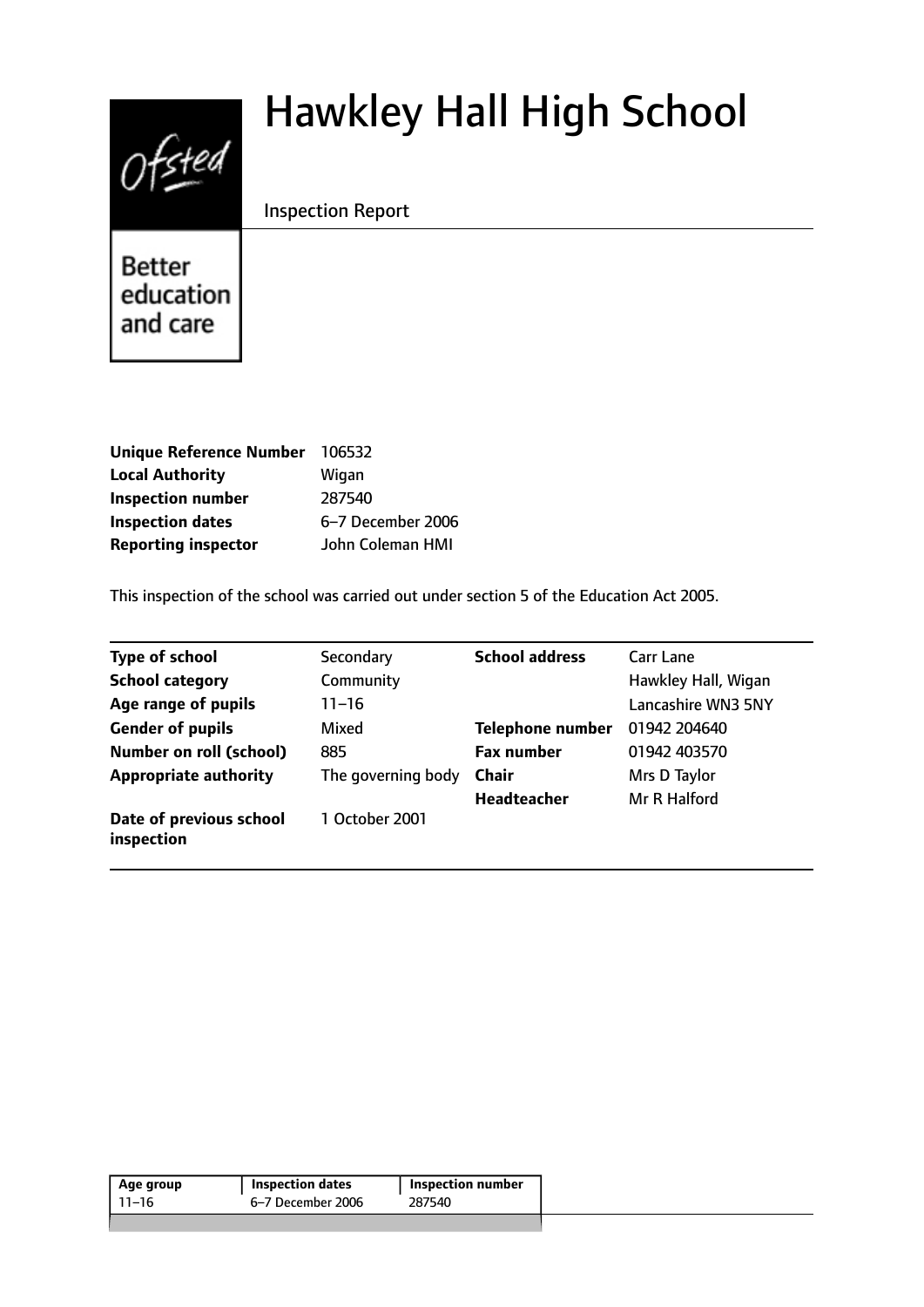© Crown copyright 2006

Website: www.ofsted.gov.uk

This document may be reproduced in whole or in part for non-commercial educational purposes, provided that the information quoted is reproduced without adaptation and the source and date of publication are stated.

Further copies of this report are obtainable from the school. Under the Education Act 2005, the school must provide a copy of this report free of charge to certain categories of people. A charge not exceeding the full cost of reproduction may be made for any other copies supplied.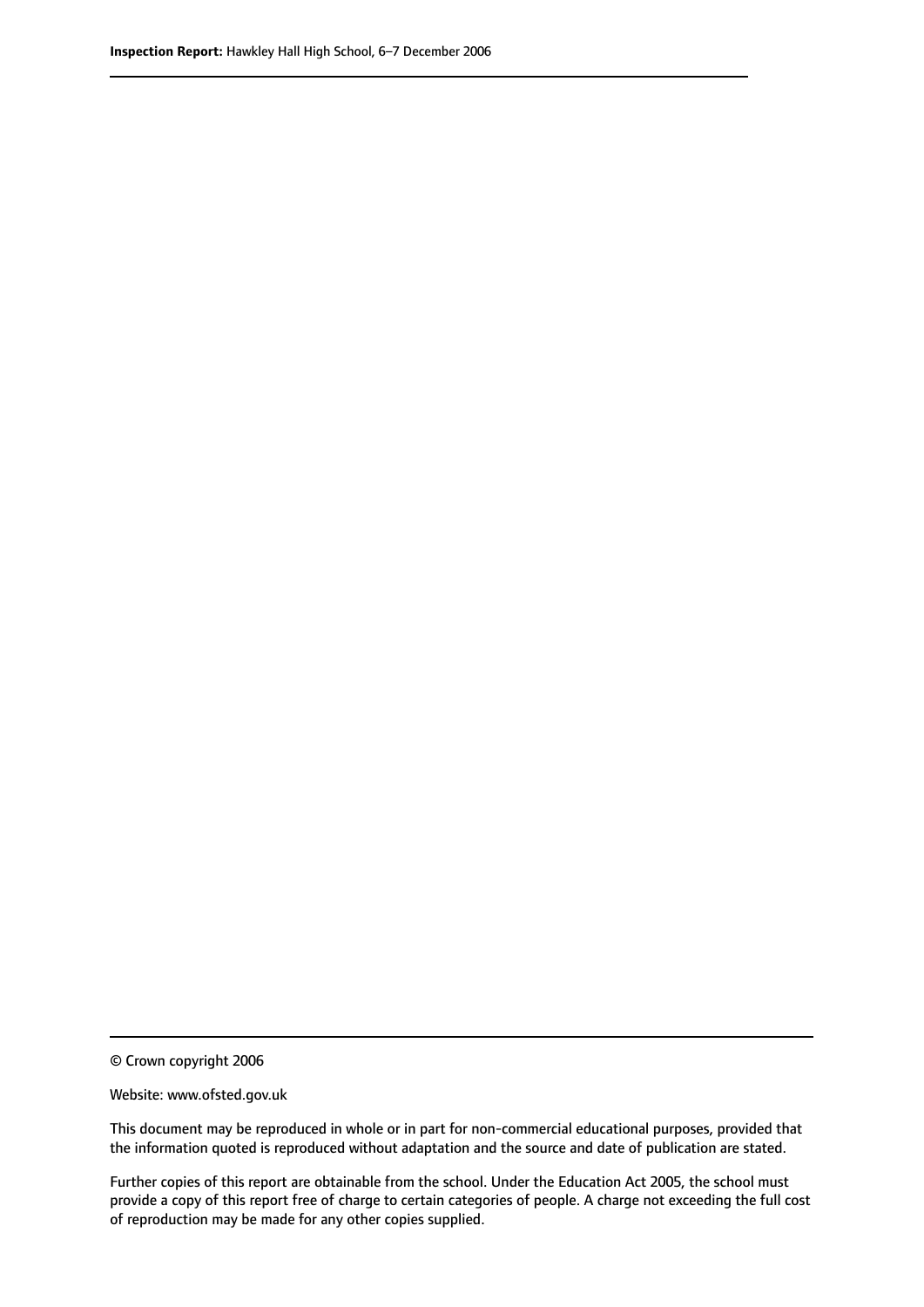# **Introduction**

The inspection was carried out by one of Her Majesty's Inspectors and three Additional Inspectors.

# **Description of the school**

Hawkley Hall achieved Specialist Engineering College Status in September 2004. The school serves a local area of mixed housing but is increasingly attracting pupils from other areas in the town. The vast majority of pupils are White British. The number of pupils who join or leave the school other than at the start and end of secondary school is very low. In the last two school years there have been a significant number of changes to staff including several senior post holders.

#### **Key for inspection grades**

| Grade 1 | Outstanding  |
|---------|--------------|
| Grade 2 | Good         |
| Grade 3 | Satisfactory |
| Grade 4 | Inadequate   |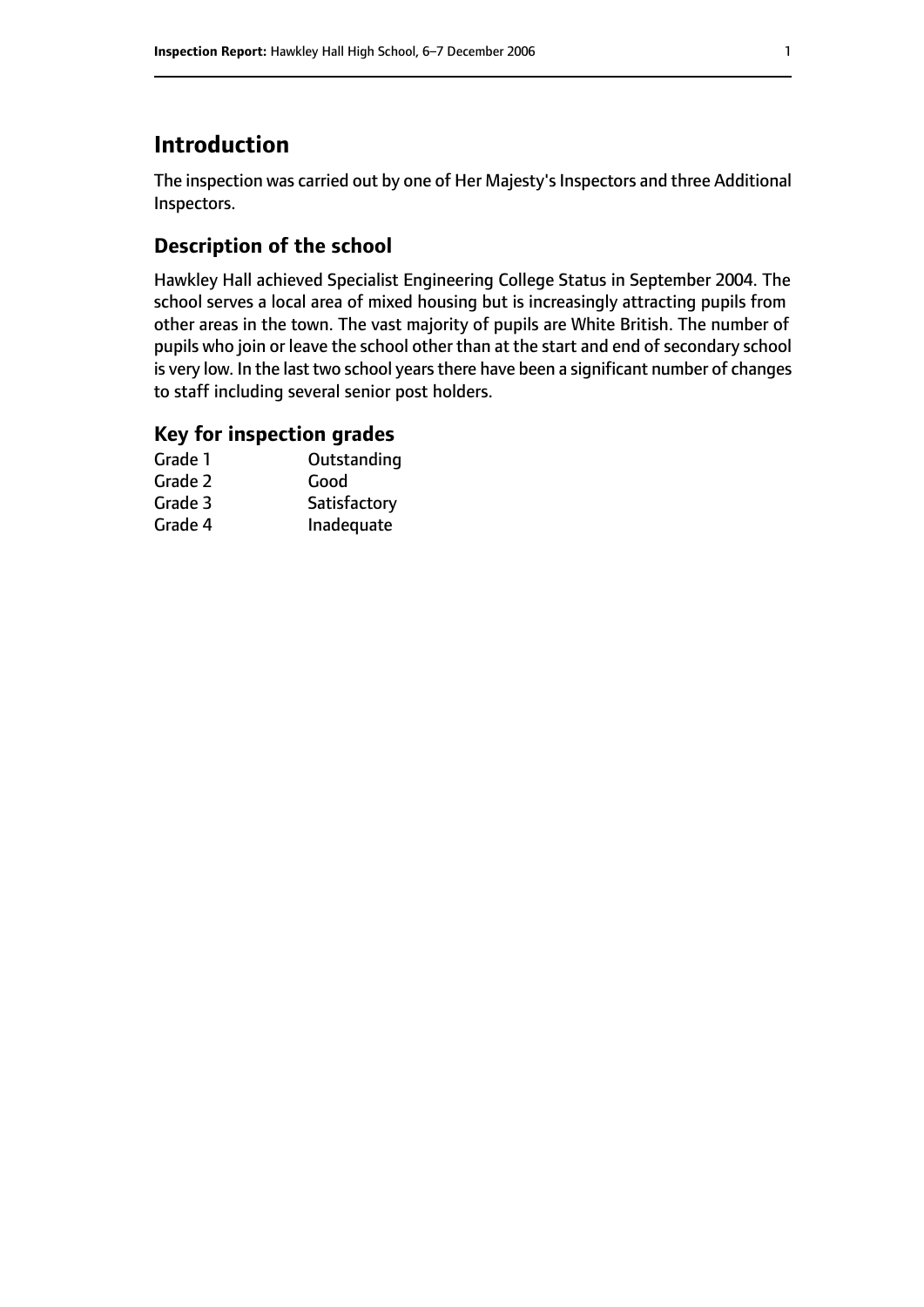# **Overall effectiveness of the school**

#### **Grade: 3**

Hawkley Hall is an effective school. The emphasis given to displaying pupils' achievements is having a positive effect upon pupils' attitudes to learning. Engineering college status and strong links with industry are celebrated in the prominently displayed slogan, 'achieving quality education together'. The school has achieved Sportsmark and Artsmark. Inspectors were received by courteous, polite and well-behaved pupils. Staff are committed to the schools' ethos of care and consideration for others: they are very good role models and expect pupils to respond in kind.

The majority of pupils enter school with average standards but skills in speaking and listening are lower. The school recognises this and places a high priority upon developing these in Year 7. The school's results in national tests in Year 9 have shown standards to be below average in recent years. In 2006 pupils attained standards which are broadly average and inspectors judge this to be maintained during the current academic year. This is due to the school leadership rightly prioritising improvements in the quality of teaching and learning. There is more still to be done so that teaching is consistently good. Through effective recruitment and retention strategies, governors and the senior leadership team have made many staffing changes, including several senior teaching posts. It is too early to judge their full impact on school improvement. In Key Stage 4, pupils' results in GCSE examinations have been below average for several years and this is especially so for the highest grades. Expectations of the highest attaining pupils are not consistently high enough. In 2006 the schools' results are in line with national comparisons and have exceeded the very challenging targets set by the school. The school's progress in these results is viewed by the local authority as being in the top 25% when compared with similar schools. Overall pupils attain average standards and achieve satisfactorily. Pupils with learning difficulties and/or disabilities make good progress.

The school's specialist status as an Engineering College impacts strongly in the curriculum where choices for vocational courses include applied engineering, textiles technology and young apprenticeships in engineering and business administration. Facilities have been improved to the mathematics and science faculties and building development has added to the design and technology and performing arts resources. In addition, pupils feel that the school has made good use of its engineering status with improved equipment in many classes and a school radio station, Hawkley FM.

Driven by strong leadership from the headteacher, the school is committed to a set of expectations called 'The Hawkley Way'. These pervade the very good community spirit which creates a caring climate of mutual respect. Pupils played a big part in the formulation of 'The Hawkley Way' and this good consultation underpins much of the leadership's approach to improvement. The school has worked hard to counteract what it sees as a stereotypical male dominant image which affects boys' underachievement. By introducing dance for boys and involving them in sports projects which use their talents to coach local primary children, the school has successfully raised self-esteem and confidence. Such innovations have resulted in the number of boys who are excluded being significantly reduced. Initiatives such as these illustrate the school's good capacity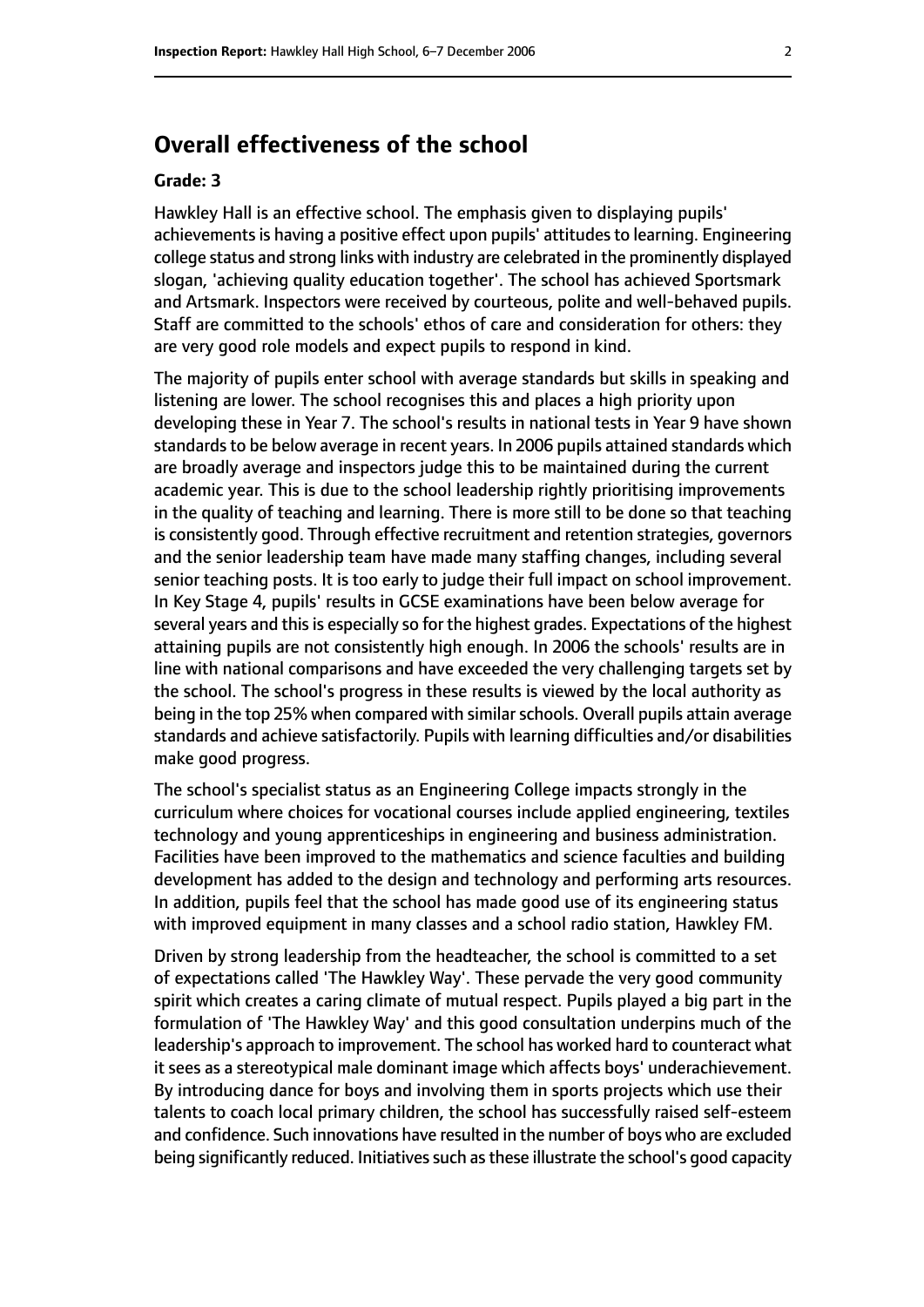to improve. The school's inclusive approach is recognised in the award of 'Inclusion Quality Mark 2006' one of a very few schools to achieve this distinction.

The school's leadership has an accurate view of its strengths and weaknesses which is matched by the inspection judgements. Improvement since the last inspection is satisfactory. A sound management structure is in place with effective systems for monitoring pupil's performance and the quality of teaching and learning. Action plans resulting from the schools evaluations lack sufficient sharpness to effectively measure the rate and scale of success. Staff work diligently and a culture of improvement is being established by the senior leadership team.

#### **What the school should do to improve further**

- Increase the expectations of what the highest attaining pupils should achieve especially in Key Stage 4.
- Improve the consistency of the good quality teaching so that pupils' achievement is improved, especially in Key Stage 3.

# **Achievement and standards**

#### **Grade: 3**

Pupils attain average standards and have satisfactory achievement. Most pupils enter school with standards of attainment, as measured by end of Key Stage 2 tests, which are similar to those found nationally. Standardised tests in Year 7 consistently show that skills in speaking and listening are below average. School performance data shows that in recent years pupils have attained below average standards in Key Stage 3. Inspectors judge pupils now make satisfactory progress in Key Stage 3 so that the standards they attain by the end of Year 9 are just about average. In Key Stage 4 progress is satisfactory for the vast majority of pupils. Standards as shown in the school's GCSE results, which have been below average for several years, are now in line with those found in most schools. The proportion of pupils achieving the highest grades are below the national average. Pupils with learning difficulties and/or disabilities make good progress.

# **Personal development and well-being**

#### **Grade: 2**

Personal development and well being are good. Provision for pupil's spiritual, social and moral development is good and their cultural development is satisfactory. Pupils like coming to school as shown by their good attendance and punctuality, Pupils say that they feel safe and free from bullying and relationships are good. This is evident in lessons and when moving between lessons, at breaks and at lunchtime. The Nurture and Inclusion centres provide additional support for pupils especially those who are most vulnerable and this is having a very positive effect on improving behaviour and self-esteem. There are many opportunities for pupils to discuss issues which directly concern them through pupil questionnaires and a range of speaking forums. A valuable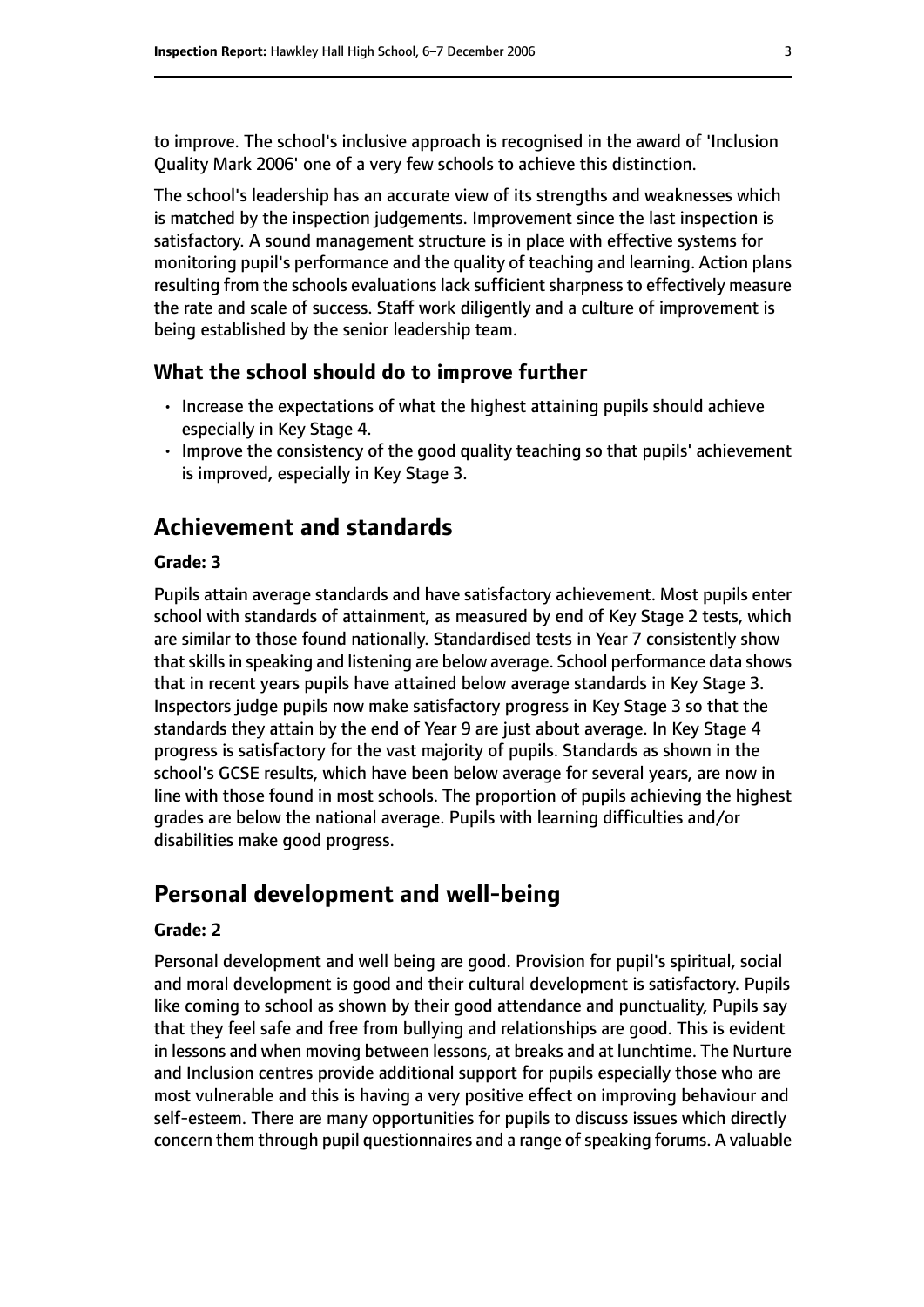buddy system is provided by Year 8 pupils for newcomers to the school and this is particularly supportive. Pupils make a good contribution to the community raising money for local charities such as the local hospice.

There is a strong personal, health and safety programme together with citizenship and this provides pupils with a clear moral and health message. Pupils have a good understanding about the need for healthy lifestyles. Their participation in regular exercise and sport is increasing with the recently awarded Sports mark, and the Junior Sports Leader Award now offered to Year 9 pupils.

# **Quality of provision**

#### **Teaching and learning**

#### **Grade: 3**

The quality of teaching and learning is satisfactory and improving. Many lessons have good features. Bright stimulating classrooms are commonplace and do much to motivate pupils to learn. Behaviour in lessons is good and well managed. Teachers are well prepared and deliver carefully thought out activities which pupils engage in readily. Planning of lessons is to a shared whole school format which includes appropriate objectives for pupils' learning. There is inconsistency in matching these objectives to levels of challenge built upon the pupils existing skills and knowledge. The expectations of the highest attaining pupils, especially in Key Stage 4 are not high enough in all lessons. Teachers make effective use of computer technology to interest pupils in learning and this results in good levels of concentration.

#### **Curriculum and other activities**

#### **Grade: 2**

A good curriculum has been planned to remove the causes of earlier under-achievement. The impact of this on pupils' standards is at an early stage. Several courses allow small groups of high attaining pupils to take examinations early, or to study for additional examinations before or after school. Results have been very good. A new science curriculum in Year 7, linked to an initiative to develop learning skills, has increased enjoyment and enabled some pupils to reach very high standards. An imaginative approach to work related learning and enterprise has included setting up a company to train pupils in construction skills. Together with a Young Apprenticeship scheme and work based GCSE courses this provides good opportunities for pupils to prepare for their future economic well-being. An extensive range of enrichment activities includes the arts and sport as well as additional study opportunities to give an extra boost to examination results.

The school's specialist status as an engineering college has had a positive impact. Investment in information and communication technology has improved behaviour in lessons and made work more engaging for boys. It has also enhanced pupils' enjoyment through projects such as Hawkley FM.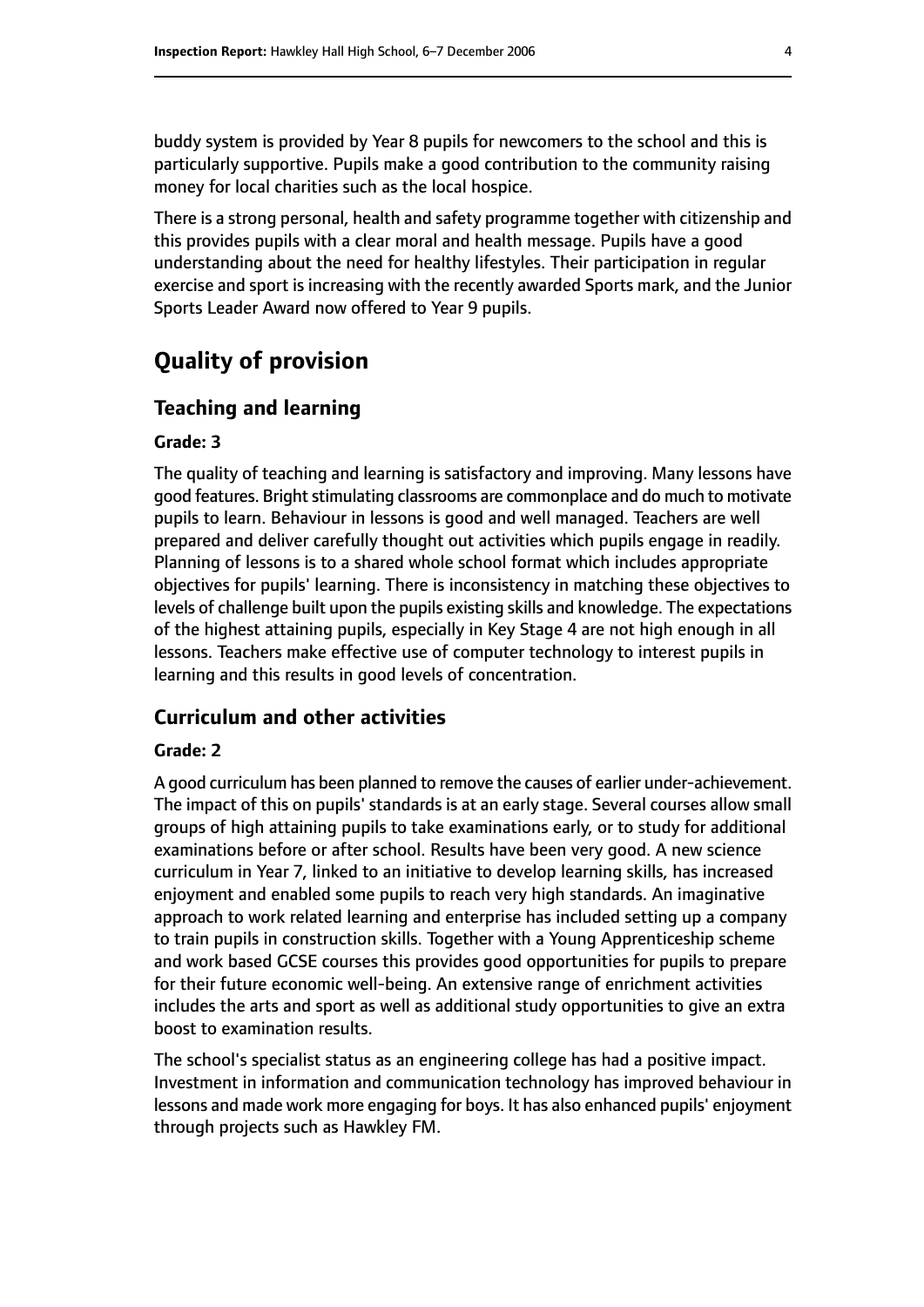#### **Care, guidance and support**

#### **Grade: 2**

The school provides a good standard of care which ensures pupils' safety. Parents are pleased with the way pupils are looked after. Support for pupils with learning difficulties and/or disabilities is good. As a result, they make good progress. Tutors monitor attendance carefully and ensure that pupils are properly prepared to start each session. Heads of faculty use data to set realistic targets for pupils in each subject. Tutors work with pupils to check how well things are going and help them to identify what they need to concentrate on most. Heads of year monitor each pupil's progress and respond quickly when it appears that someone is not doing well enough. Parents get a report each term that says how well their child is doing. The system is well designed. It is constantly being evaluated and improved to iron out inconsistencies. As yet not all pupils have a clear understanding of what they need to do to reach their target level.

### **Leadership and management**

#### **Grade: 3**

Overall, the quality of leadership and management is satisfactory with several strong features. There is clear evidence of improvement and achievement is satisfactory. Since the previous inspection the school has a new headteacher who provides strong leadership. The senior leadership team has changed significantly and there have been many appointments at middle management level. Working as a team the senior leaders have put in place effective strategies to raise achievement at Key Stage 4 and to boost the progress of boys. The evolution of the 'Hawkley Way', for example, has created an ethos in which previously poor behaviour is eradicated and is no longer a barrier to learning. The school can demonstrate that this has improved attendance and dramatically reduced the need to exclude pupils.

A rigorous system of monitoring by heads of faculty and the senior leadership team identifies areas of teaching for development. This is supported by good provision for staff training and improvement. There is not always sufficient sharpness in setting targets against which improvement can be measured. The current development focus is on the raising of achievement, especially in Key Stage 3. The evaluation of the various strands of priorities in the school improvement plan is insufficiently rigorous. The impact, especially on teaching and learning, is unable to be measured sharply enough. Good systems are in place to track the progress which pupils make. Inconsistent use is made of this data to ensure that learning activities offer the best level of challenge to all pupils especially the highest attaining. The attainment of the most able pupils is not high enough: apart from that the school promotes equality of opportunity well. Good links enable the school to tap into external support providers which boosts learning and contributes to the improvement agenda.

The governors are kept well informed. As a result they are able to support the school and its work. The governors are exploring ways to increase their involvement in the day-to-day work of the school in order to enhance their ability to ask questions and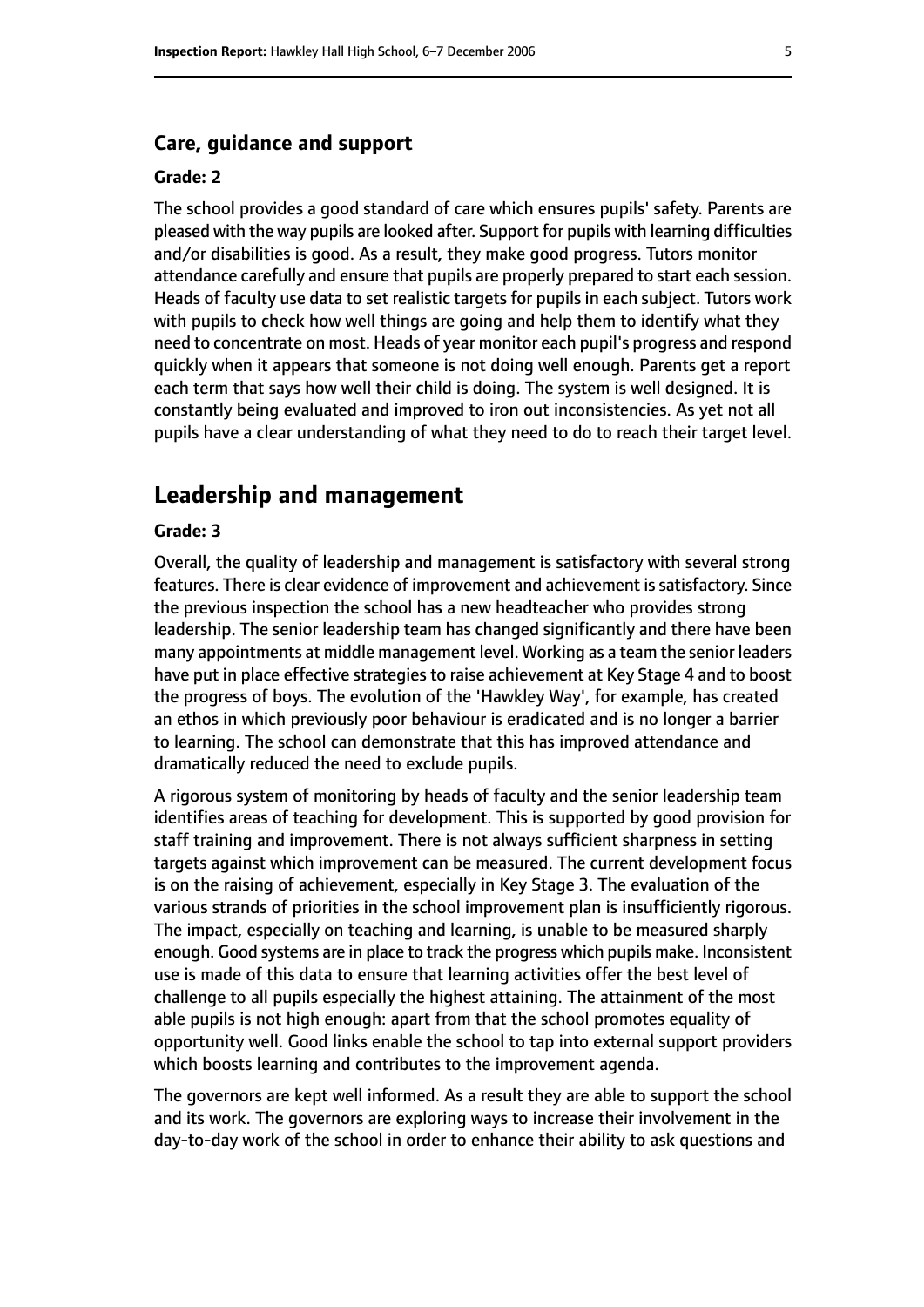challenge the school appropriately. Resources are well deployed. Financial controls are robust. Accommodation is good. Pupils respect their learning environment and there is an absence of litter and graffiti. Specialist status has enhanced the provision for technology. Interactive white boards, for example, are available throughout the school and are generally well used to enhance the quality of learning. The school gives satisfactory value for money.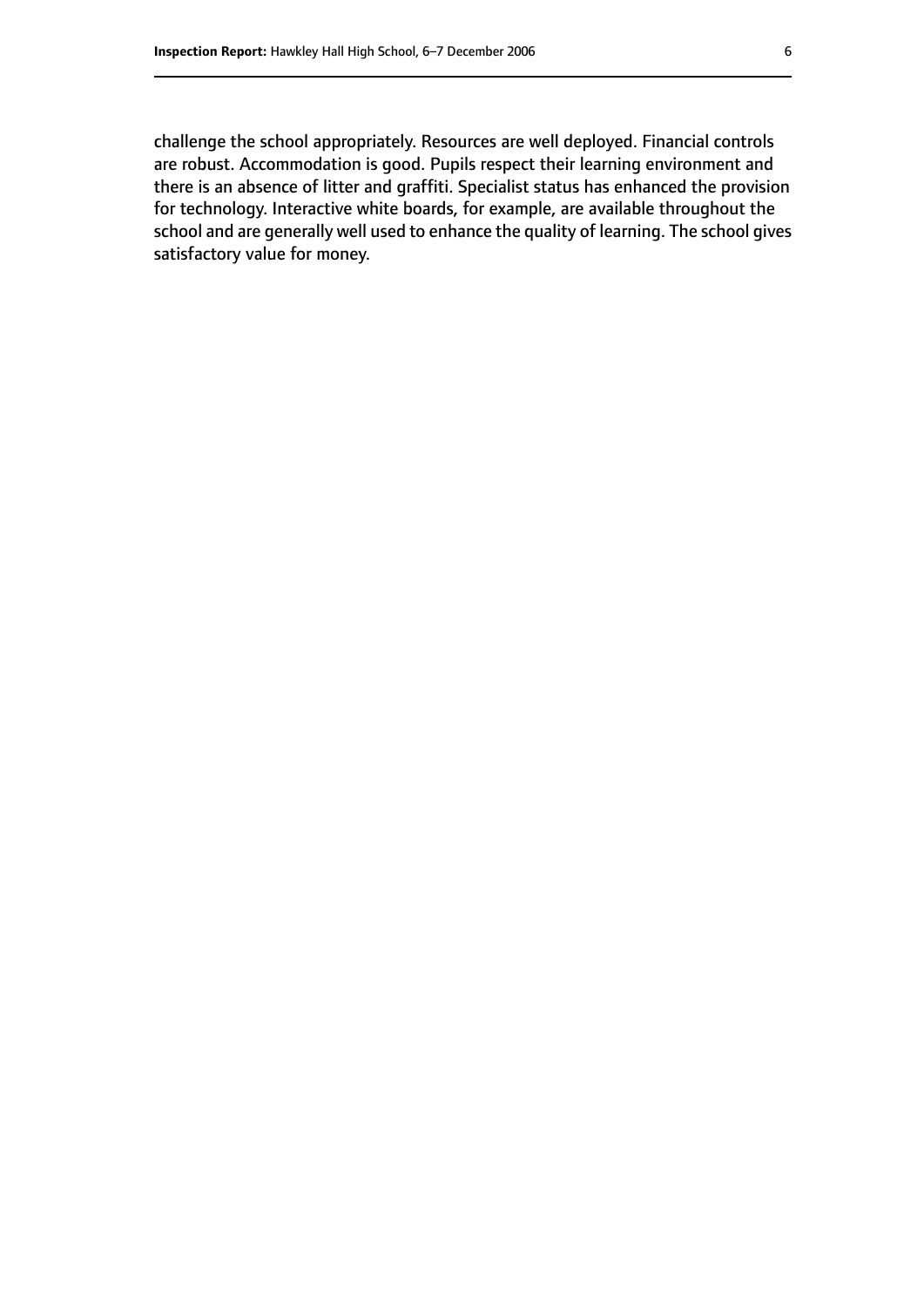**Any complaints about the inspection or the report should be made following the procedures set out inthe guidance 'Complaints about school inspection', whichis available from Ofsted's website: www.ofsted.gov.uk.**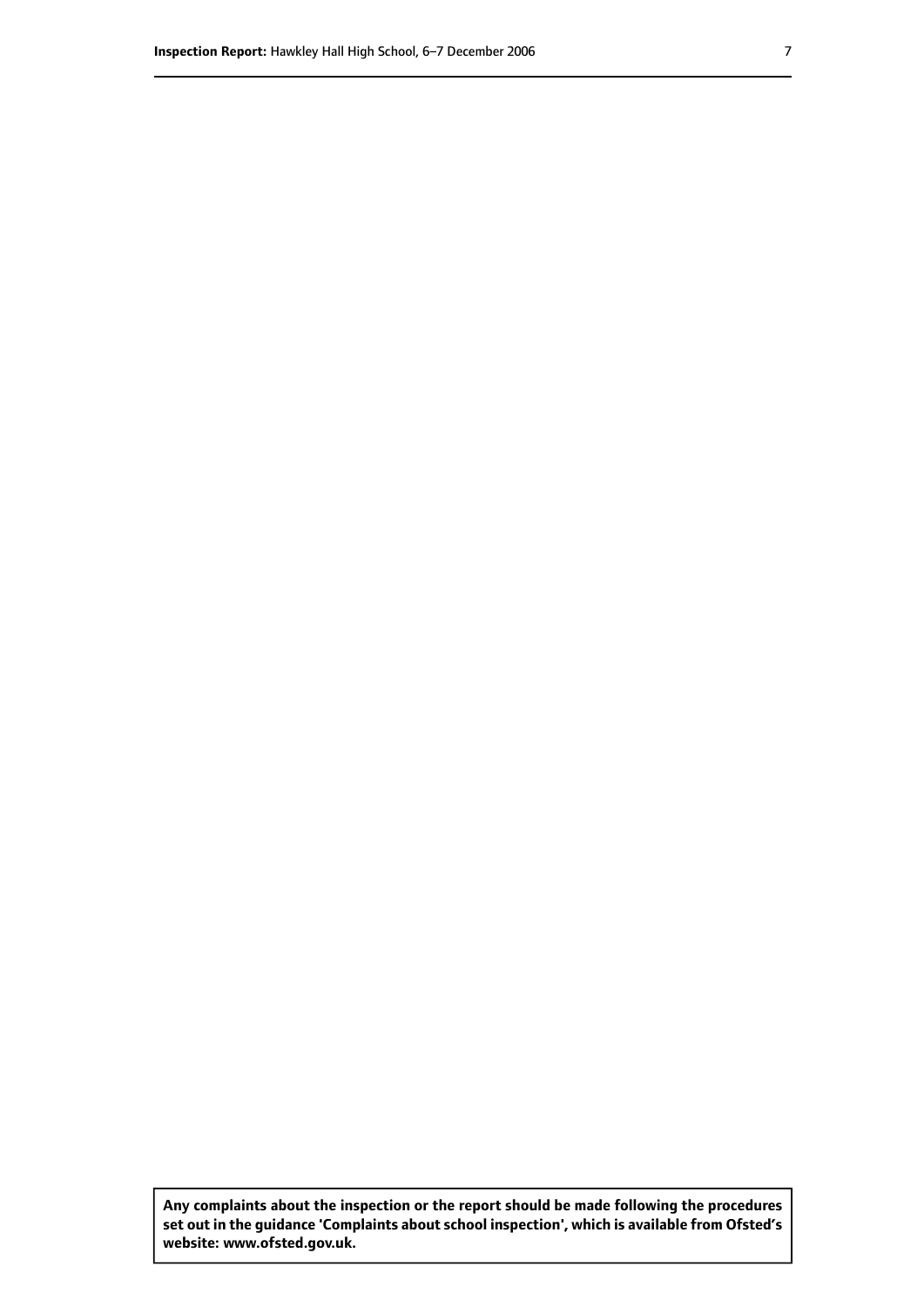# **Inspection judgements**

| Key to judgements: grade 1 is outstanding, grade 2 good, grade 3 satisfactory, and grade 4 | <b>School</b>  |
|--------------------------------------------------------------------------------------------|----------------|
| inadeauate                                                                                 | <b>Overall</b> |

# **Overall effectiveness**

| How effective, efficient and inclusive is the provision of education, integrated<br>care and any extended services in meeting the needs of learners? |     |
|------------------------------------------------------------------------------------------------------------------------------------------------------|-----|
| How well does the school work in partnership with others to promote learners'<br>well-being?                                                         |     |
| The effectiveness of the school's self-evaluation                                                                                                    |     |
| The capacity to make any necessary improvements                                                                                                      |     |
| Effective steps have been taken to promote improvement since the last<br>inspection                                                                  | Yes |

# **Achievement and standards**

| How well do learners achieve?                                                                               |  |
|-------------------------------------------------------------------------------------------------------------|--|
| The standards <sup>1</sup> reached by learners                                                              |  |
| How well learners make progress, taking account of any significant variations between<br>groups of learners |  |
| How well learners with learning difficulties and disabilities make progress                                 |  |

# **Personal development and well-being**

| How good is the overall personal development and well-being of the<br>learners?                                  |  |
|------------------------------------------------------------------------------------------------------------------|--|
| The extent of learners' spiritual, moral, social and cultural development                                        |  |
| The behaviour of learners                                                                                        |  |
| The attendance of learners                                                                                       |  |
| How well learners enjoy their education                                                                          |  |
| The extent to which learners adopt safe practices                                                                |  |
| The extent to which learners adopt healthy lifestyles                                                            |  |
| The extent to which learners make a positive contribution to the community                                       |  |
| How well learners develop workplace and other skills that will contribute to<br>their future economic well-being |  |

# **The quality of provision**

| How effective are teaching and learning in meeting the full range of the<br>learners' needs?                        |  |
|---------------------------------------------------------------------------------------------------------------------|--|
| $\mid$ How well do the curriculum and other activities meet the range of needs $\mid$<br>and interests of learners? |  |
| How well are learners cared for, guided and supported?                                                              |  |

 $^1$  Grade 1 - Exceptionally and consistently high; Grade 2 - Generally above average with none significantly below average; Grade 3 - Broadly average to below average; Grade 4 - Exceptionally low.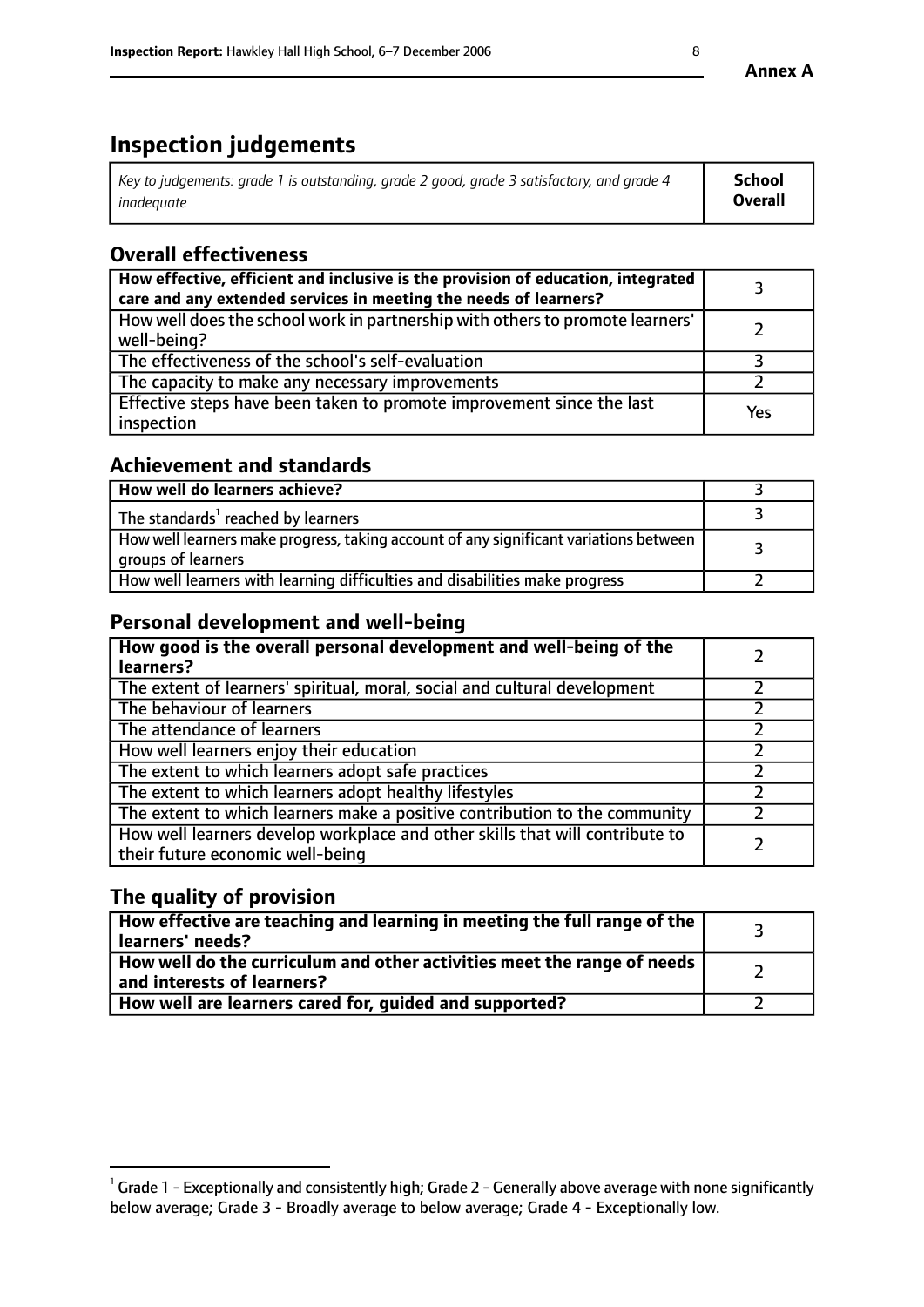# **Leadership and management**

| How effective are leadership and management in raising achievement<br>and supporting all learners?                                              |           |
|-------------------------------------------------------------------------------------------------------------------------------------------------|-----------|
| How effectively leaders and managers at all levels set clear direction leading<br>to improvement and promote high quality of care and education |           |
| How effectively performance is monitored, evaluated and improved to meet<br>challenging targets                                                 | 3         |
| How well equality of opportunity is promoted and discrimination tackled so<br>that all learners achieve as well as they can                     | 3         |
| How effectively and efficiently resources, including staff, are deployed to<br>achieve value for money                                          | 3         |
| The extent to which governors and other supervisory boards discharge their<br>responsibilities                                                  | 3         |
| Do procedures for safequarding learners meet current government<br>requirements?                                                                | Yes       |
| Does this school require special measures?                                                                                                      | No        |
| Does this school require a notice to improve?                                                                                                   | <b>No</b> |